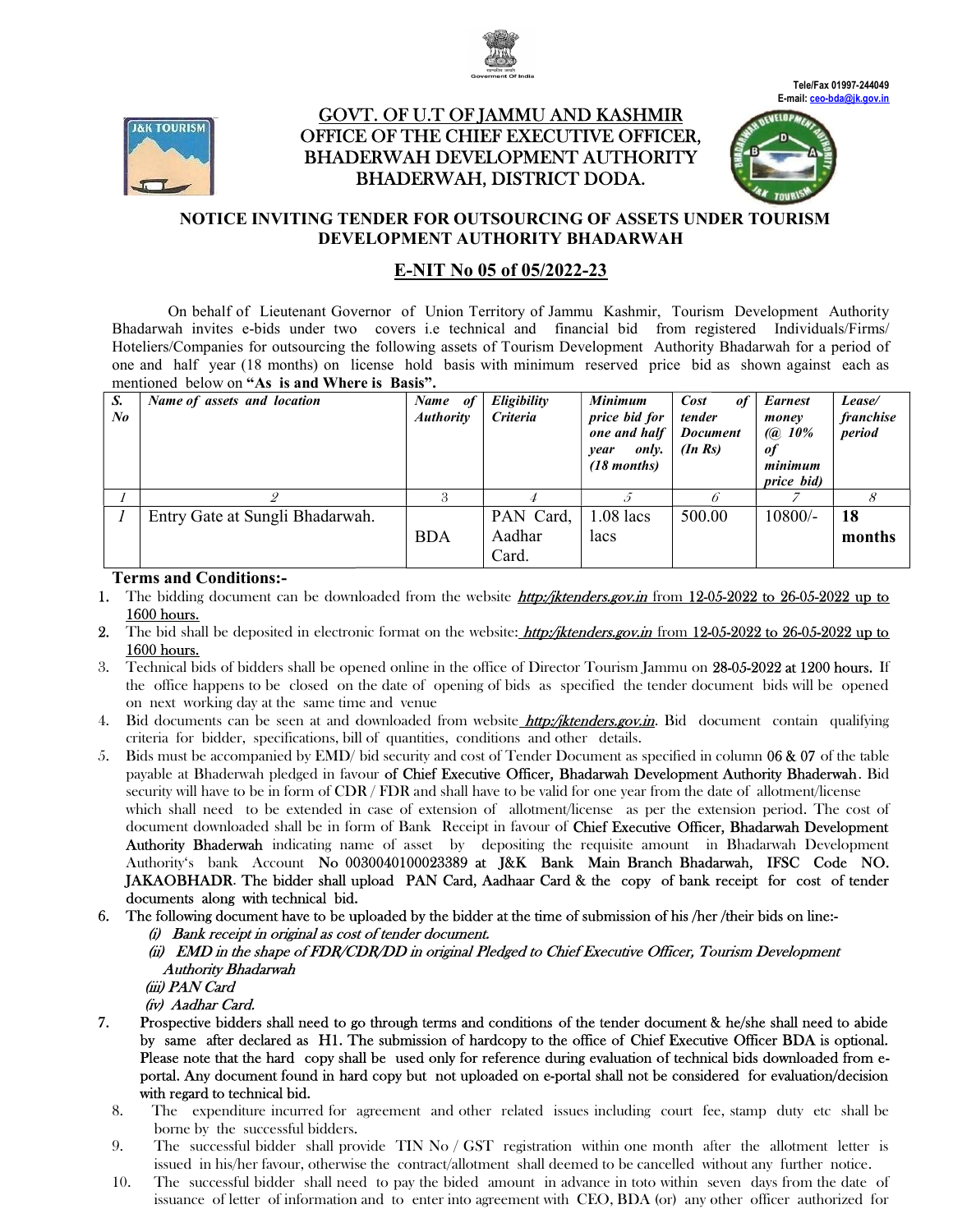the purpose with in stipulated period mentioned in LOI, otherwise the contract shall deemed to be cancelled without issuing any notice and all the deposited shall be forfeited

- 11. The successful bidder/allottee/licensee shall need to keep the respective asset (s) fully functional throughout the year. In case any asset is found to be closed/locked/non functional by Chief Executive Officer , Bhadarwah Development Authority (or) any other officer/official authorized for inspection of assets for a period exceeding seven days, the Chief Executive Officer , BDA after proper enquiry shall have right to cancel the contract (or)/and to take over the possession of asset/work immediately without issuing any notice in the matter and in such case no refund shall be made, further all the dues shall be forfeited.
- 12. The tenderer/Authorized signatory of the company/firm should sign at the bottom space of the pages of the tender document.
- 13. The successful bidder who gets the property allotted shall have to work exclusively for the promotion of Bhadarwah as tourist destination.
- 14. The earnest money deposit in the shape of CDR of successful tenderer shall be released only after the contract period is over and will not carry any interest.
- 15. Earnest money deposit of the successful bidder shall be forfeited in the event of withdrawal of his bid before the bid validity period or in the event of failure of the successful bidder to furnish the bid security or to execute the agreement within the specified period. In addition to the forfeiture of earnest money deposit steps to be taken to blacklist the defaulters.
- 16. The Earnest Money Deposit in the shape of CDR of unsuccessful tenderers will be released after a decision taken on the tender.
- 17. The tender shall be valid for 90 days from the date of opening of Price Bid.
- 18. During evaluation of bids, the Committee may, at its discretion, ask the bidder for clarification of his bid.
- 19. The Committee will scrutinize the bids to determine whether they are complete, whether any computational errors have been made, whether required sureties have been furnished, whether the documents have been properly signed, and whether the bids are generally in order. Bids from Representatives, without proper authorization from the tenderer shall be treated as non-responsive.
- 20. No bidder shall contact the Chief Executive Officer or any other officer/official of Bhadarwah Development Authority on any matter relating to its bid from the time of bid opening till the contract is awarded.
- 21. Any effort by a bidder to influence the Chief Executive Officer, Bhadarwah Development Authority, Bhadarwah in bid evaluation, bid comparison or contract award decisions may result in rejection of his bid.
- 22. The committee reserves the right either to accept or reject any or all the tenders at any time prior to awarded of contract without assigning any reason thereof.
- 23. The successful bidder will have to enter into an agreement with this authority as per the license deed & other terms and conditions depicted in the NIT/Tender document
- 24. During the lease period any damage to the infrastructure or furniture or Parks and Gardens shall be the sole responsibility of the allottee to get the same damages restored as per the specified specifications of BDA.
- 25. The allotment shall be on "as and where basis" Successful bidder shall need to renovate /strengthen the asset(s) at his/her own cost which includes Parks & Gardens, Children Parks & all other assets except Herbal Garden. The seedlings of season flowers however shall be supplied by BDA for plantation by the Contractor. However, he/she shall not be permitted to carry out any major/minor alternation without written permission from Chief Executive Officer Bhadarwah Dev Authority.
- 26. The successful bidder shall need to enter into agreement with Chief Executive Officer, Bhadarwah Dev Authority (or) any other officer authorized for the purpose before taking possession of building after payment of bid amount in total.
- 27. All sections, permissions, no objections, letters of intent, consents, licenses, clearances, approvals etc, shall be obtained by the franchisee at his cost and such document shall be kept effective and in force at all material times.
- 28. The successful bidders has to be vacate the asset allotted to him after 18 months (outsourced period) , In case the asset remain with allottee after allotted period Bhadarwah Development Authority shall charge 2 times extra per day from the allottee as per his bid and his CDR shall be forfeited.
- 29. In case of termination by the contractor, the earnest money and bank guarantee money shall not be refunded by the Bhadarwah Development Authority Bhadarwah at all to the Contractor.
- 30. In any case of any complaint (s) by the visitors / tourists or otherwise for not providing proper service/ non maintenance of area /assets or any other negligence on the part of allotee, Chief Executive Officer Bhadarwah Development Authority or any other officer/ official authorized for the purpose by Chief Executive Officer Bhadarwah Dev. Authority ,shall have right to impose penalty(ies) up to Rs 10,000/= (Ten Thousand) on spot, depending upon intensity of offence/compliant or to cancel/terminate the contract by issuing only one notice/explanation and not receiving satisfactory reply, to terminate the contract immediately without any notice/explanation letter depending upon the intensity of offence or all aforesaid actions/penalties. In all such case(s); the earnest money deposited or any other due on part of allottee shall be forfeited, besides any one or all the aforesaid penalties.
- 31. That the contractor shall fully & solely liable to pay Income tax, sales Tax or other Taxes imposed by the Central/State Government, Local Authority or any claim raised against the Bhadarwah Development Authority on demand.
- 32. That the contractor shall not employ to work in the said assets any persons suffering from any contagious or infectious disease. For this purpose the Contractor shall obtain a medical certificate for each of its employee from the Hospital/Medical Practitioner when asked to do so, further the allottee shall need to submit the list of employees working / engaged for the purpose along with Police verification report individually.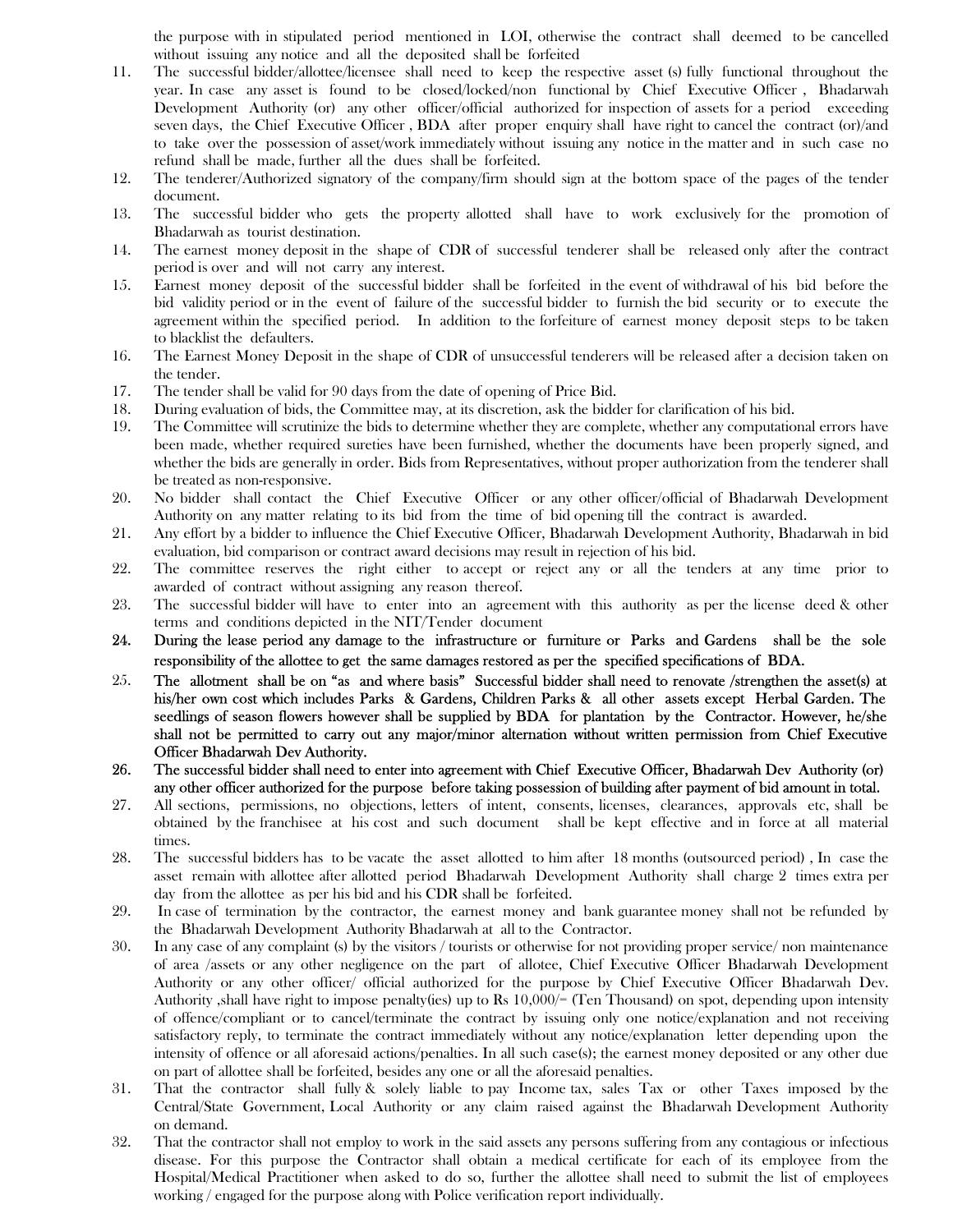- 33. That the Contractor shall fully & solely responsible for the implementation of various labour legislations such as J&K Job/Labour & Commercial Establishment Act, Minimum Wage Act, E.S.I Act, E.P.F Act Rules and By Laws of various Local Bodies/Govt. and he shall be responsible to fulfill the requirements prescribed therein and maintain proper record there and is solely responsible for any violation thereof and in case the contractor is saddle with any liability on account of such failure on the part of the Contractor, the Contractor shall indemnify the Bhadarwah Development Authority to the extent of such liability. Further the Bhadarwah Development Authority shall have no liability whatever to such employee nor the employees shall have any claim for employment in the Bhadarwah Development Authority on premature termination or on expiry of the contract period.
- 34. That the Contractor shall have to strictly comply/abide by all the existing and future rules & regulations of Bhadarwah Development Authority and or provision of J&K, Authorities Act & Rules, by Law & Regulation made there under.
- 35. That the contractor shall have to use the asset solely for the purpose for which the contract is given.
- 36. The contractor shall not alter the original shape of the structure of the premises and shall be liable to pay the BDA on demand and keep it indemnify against any loss damage or penalty which may be imposed by the Bhadarwah Dev. Authority
- 37. That the Contractor shall not sublet either the whole asset or a portion of the same to any other third party. In case of any subletting, the contract shall deemed to be cancelled immediately.
- 38. Under no circumstances alcoholic drinks and other intoxicants shall be served or allowed to consume in and around the assets.
- 39. That the Contractor shall not any time so cause or permit any nuisance in or around the said assets which shall cause unauthorized inconvenience or disturbance to the occupies or any other properties in the neighborhood.
- 40. That the Chief Executive Officer, Bhadarwah Development Authority reserves the right to cancel the contract either on the basis of performance or if the party violates any of the conditions as laid down in the agreement.
- 41. That if the contractor fails to deposit the amount in toto within one week of due time his contract shall be terminated without any notice and assets /function will be taken by the authority instantly and his CDR shall be forfeited.
- 42. That the contractor shall have to maintain cleanliness & hygiene of the premises and its surrounding areas at their own cost.
- 43. That the Contractor will only use commercial gas burners or Electric gadgets for cooking.
- 44. That the contractor shall make the adequate provisions for fire protection, safety fire fighting arrangements as may be prescribed by Chief Fire Officer of Bhadarwah or standard practice prevailing in Jammu or prescribed by any other authority on this behalf at its own cost.
- 45. That the contractor shall not store any inflammable materials in the premises which may expose it to the risk of a possible fire explosion.
- 46. That the contractor will have to serve local food/cuisine in the premises and shall use only preferably bio-degradable crockery in the unit. Dish washing should be done in the kitchen pantry area nowhere else.
- 47. That the successful bidder has to deploy sufficient number of employees with uniform for smooth running, up keeping and parking at the allotted assets.
- 48. The Contractor shall have to display rate list of items sold or serviced by him for which the rate shall be fixed by the Chief Executive Officer Bhadarwah Development Authority and shall be binding on the contractor.
- 49. The contractor should employee trained hotel Management persons for cooking, Catering and other services.
- 50. Any damage to the property will invite penalty amounting to double of cost of damages or replacement of the same.
- 51. In case of any laxity in the smooth running of the job or complaint received the contract will be terminated without giving any notice.
- 52. That any other terms and conditions which are not specifically mentioned herein above may be added or incorporated in future, subject to mutual consent of both the parties hereto in consonance with the terms and conditions of this agreement.
- 53. The contractor shall provide the certificate from police department for non involvement in antisocial and anti national activities to be issued not below the rank of gazette officer.
- 54. That on expiry of the contract or premature termination, the contractor shall hand over the peaceful possession of the asset and clear all dues.
- 55. After completion of contract period bidder shall need to handover the assets viz a viz building sanitary fitting, electrical items, furniture and furnishing etc in the same condition as it was at the time taken over of premises. In case of any damages or repair or otherwise the bidder / allottee shall need to pay the amount / deposit to expenditure incurred by BDA to get the said assets repaired to make it in a working condition.
- 56. The earnest money shall be released only after the successful completion of contract and handing over assets in the proper working condition for which CEO, BDA shall have to depute any officer /official / team to inspect the premises for the same.
- 57. Disputes if any arises and could not be resolved mutually, the matter shall be referred to the Commissioner/Secretary to Govt; Tourism Department, J&K Govt. Civil Secretariat, Jammu/Srinagar or an officer nominated by him for arbitration. The decision of the Arbitrator as above shall be final & binding on both the parties to the contract.
- 57. The electricity and water supply, wifi/cable and for other allied activities charges shall be borne by the allottee on monthly basis failing which the electricity /water supply etc will be disconnected with immediate effect.
- 58. It is mandatory for the allottee to make the environment eco-friendly i.e polythene is totally banned.
- 59. Minor repair of the asset (if any) shall be carried out by the allottee/licensee.
- 60. The rates of items to be served in the restaurant as well as room rent and discount if any shall be strictly as per the rates prescribed /approved by the Bhadarwah Dev Authority. Variations if any on higher side than the approved